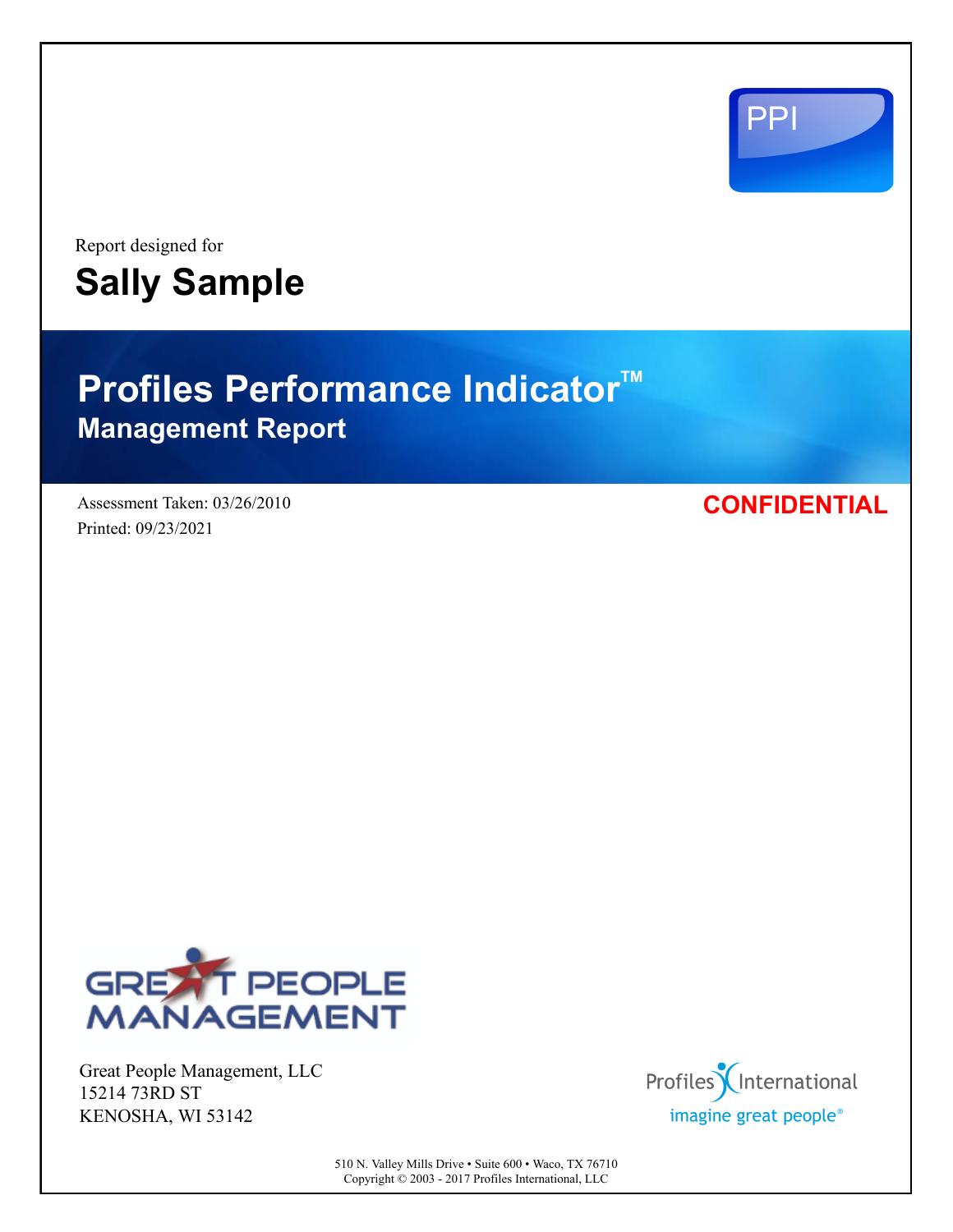### **Management Report**

The primary purpose of this Management Report is to provide you with information concerning the significant behavioral indicators of Ms. Sample and her preferred style of performing her job. You will also get a good picture of her potential for growth and development within your organization and how you can help her maximize her potential.

This report measures behavioral indicators in four different aspects.

- 1. Behaviors in the following critical, job-related components along with suggestions for improving performance in the following areas:
	- Productivity
	- Quality of Work
	- Initiative
	- Teamwork
	- Problem Solving
	- Adapting to Change
- 2. How Sally Responds to Job-Related Stress, Frustration and/or Conflict
- 3. What Motivates Sally
- 4. Motivational Intensity of Ms. Sample

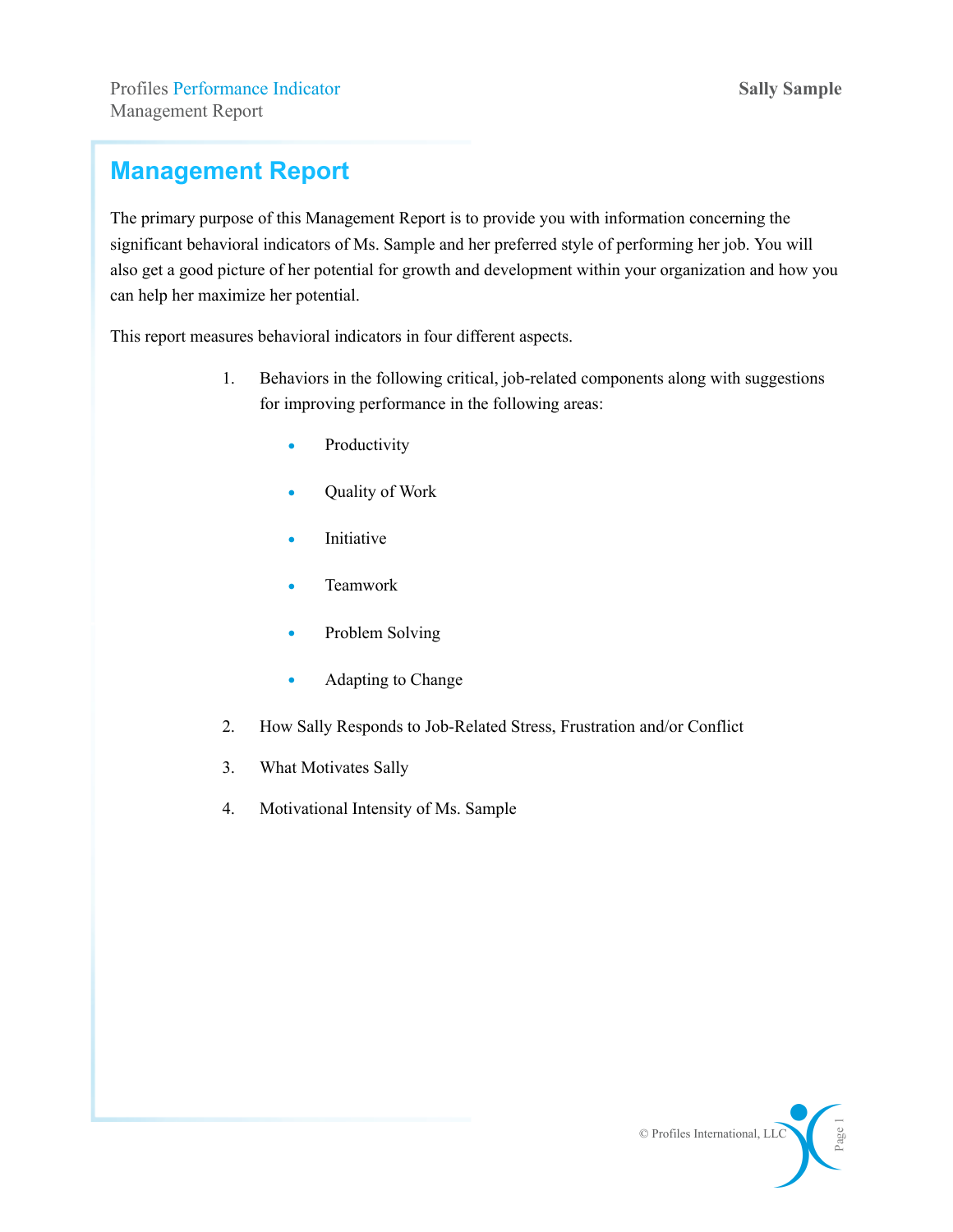### **Summary of Behavioral Indicators**

This section of the report summarizes the typical behavioral indicators of Sally with regard to six critical job-related components. The purpose of this information is to help you identify and make full use of her strengths and to help her manage those areas that might be limiting her effectiveness.

### **1 Productivity**

- Sally thinks job responsibilities should be well-defined so everyone knows what is expected of them.
- Typically, she takes the time to plan ahead and organize her own work.
- She usually prefers a cooperative approach to performing the job.
- She does not enjoy work situations in which production goals are not clearly defined.

- Attend to routine or low priority tasks only if she can finish higher priority items first.
- Identify opportunities to use and expand the skills she enjoys using the most.
- Consider better management of time. Develop a process for completing tasks in a more efficient and timely manner.
- Avoid becoming bogged down in details, over-thinking decisions or losing sight of critical deadlines and objectives.
- Examine each task for ways of accomplishing it more quickly and effectively. Start with the end goal and look for the best ways of getting there. She should remember that the best way might be new or unconventional.

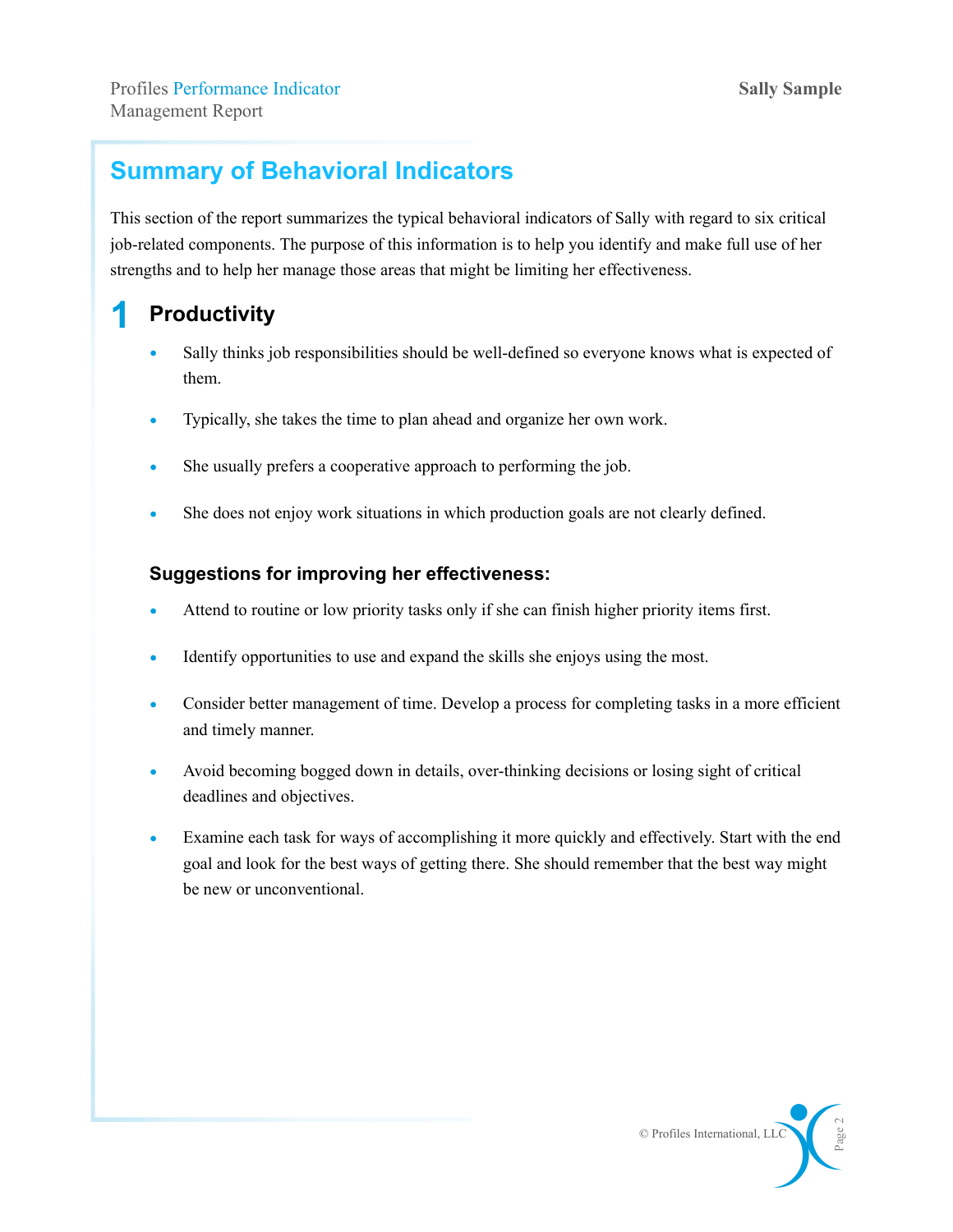### **2 Quality of Work**

- She prefers to receive specific, detailed instructions.
- She is inclined to demonstrate attentiveness with quality standards when these standards are supported by leadership.
- She might experience frustration when held accountable for quality results while having only limited control over those factors that directly impact quality.
- Performing with accuracy and effectiveness, she can be relied upon to handle details.

- Set regular quality checkpoints so that each piece of a project is checked sequentially for quality.
- Keep an awareness of the overall picture and project deadlines.
- Avoid becoming so guarded that she loses touch with her creativity.
- Develop a more realistic assessment of practical limits and of the limitations of others.

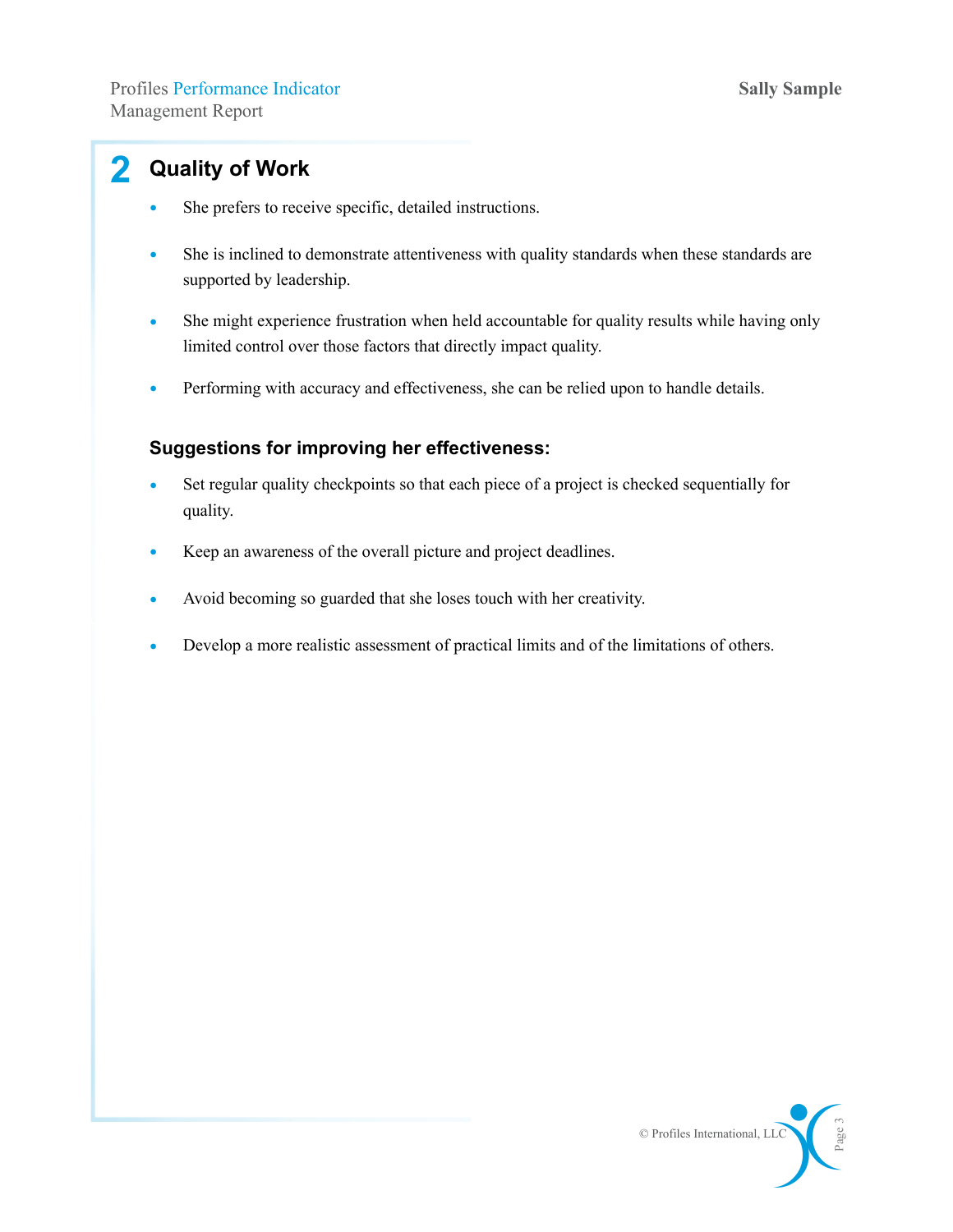### **3 Initiative**

- She will usually become well-informed before taking action.
- When approaching a task, she may seek out the support and consultation of others who are more knowledgeable, but she is confident with her grasp of the details of a situation.
- She will be very systematic and detail-oriented when working on a task or project.
- She has very high standards and expectations for herself and may become frustrated when others do not live up to those standards.

- Risk new work approaches, strategies, and techniques.
- Provide optional approaches other than her own more comfortable approach.
- Challenge the status quo, ask "why." Take the initiative to be more independent.
- Be careful about becoming somewhat timid and having too high an opinion of past precedents.
- Accept that everyone makes mistakes but successful persons learn from those mistakes.

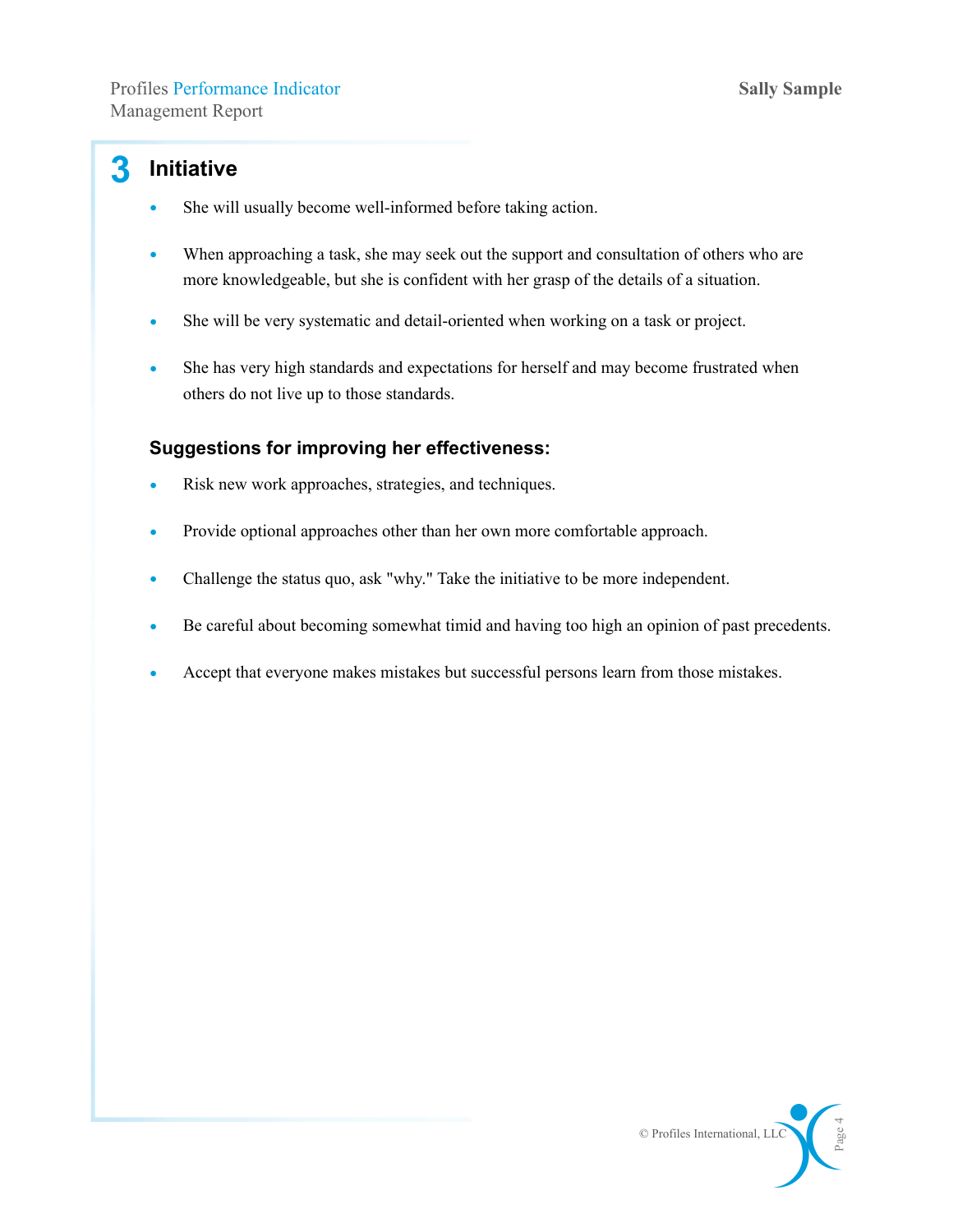#### **4 Teamwork**

- She appreciates an environment in which attention to detail is expected and rewarded.
- She typically avoids situations over which she has little control or in which she is required to accept undue risk.
- Most of her work is done behind the scenes where she will regularly consult with others who are more knowledgeable.
- She views teamwork as important for its own sake and not for any advantage that may come to her.

- Learn to be more assertive with people, taking charge of situations when appropriate.
- Commit to a decision, then clearly communicate her reasoning to the team.
- When working with others, remember to acknowledge their accomplishments.
- She needs to appreciate that emotions can serve a purpose within a work unit. The important point is not to ignore or suppress them, but rather to recognize their impact on team performance, positive or negative.

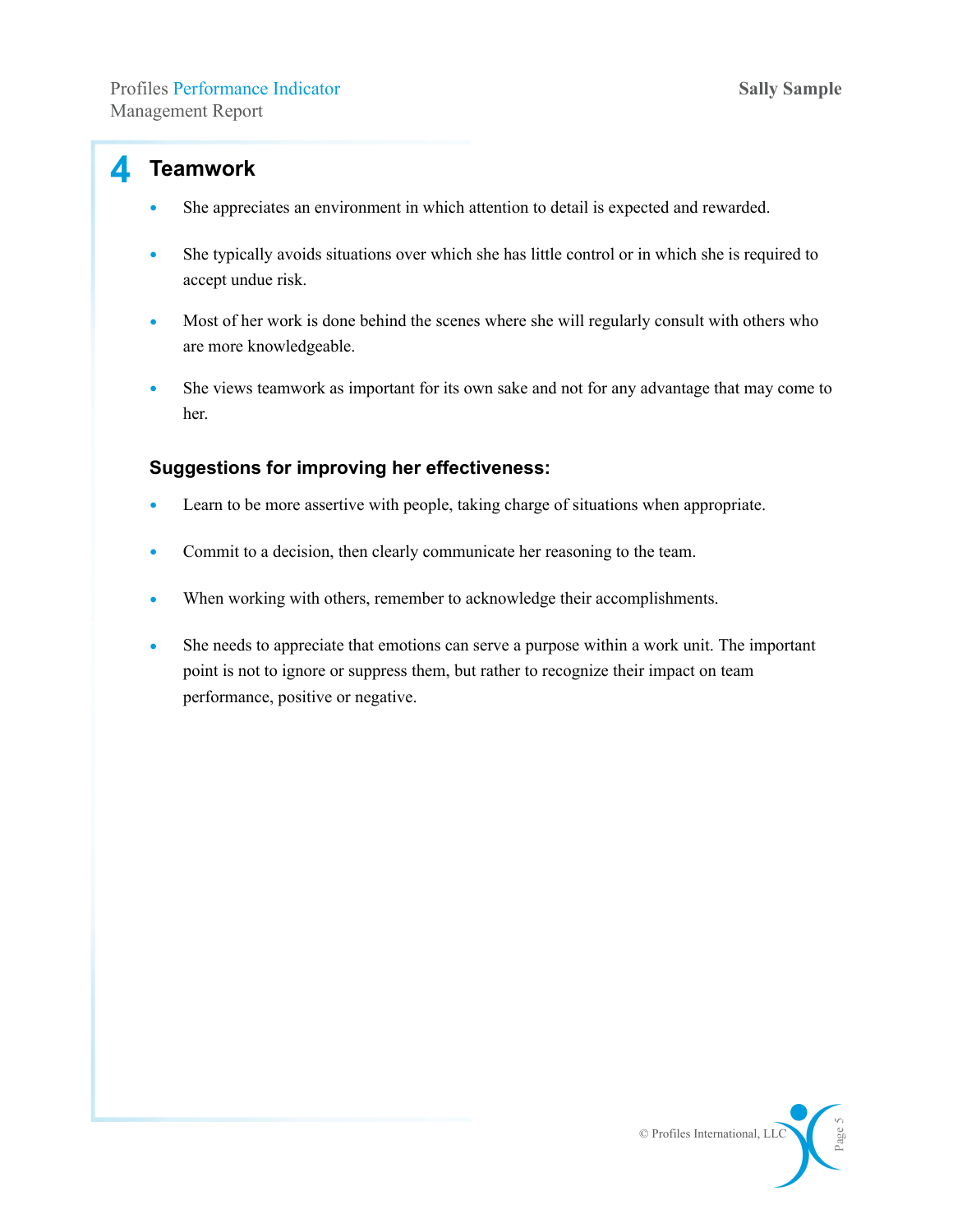### **5 Problem Solving**

- She will usually get the job done but may tend to ignore deadlines in the interest of maintaining quality control.
- Sally appreciates a well thought out plan of action and encourages the collaboration and cooperation of others who can appreciate her need for understanding details.
- Her problem solving style may be seen as stable and consistent with an emphasis on being correct.
- She will maintain her determination to produce quality output in all situations.

- Look for more innovative solutions to problems. Don't assume that old solutions are the only way to go.
- Look for solutions that have a little flair to them. It is okay to draw some attention with an effective solution for a problem.
- Do not be afraid to take some risks in solving problems.
- Guard against the limitations of becoming something of a purist, i.e., falling into a narrow expert's perspective and failing to appreciate the viewpoints of others.
- Avoid becoming so engrossed in a problem that she is unable to see its importance to the big picture.

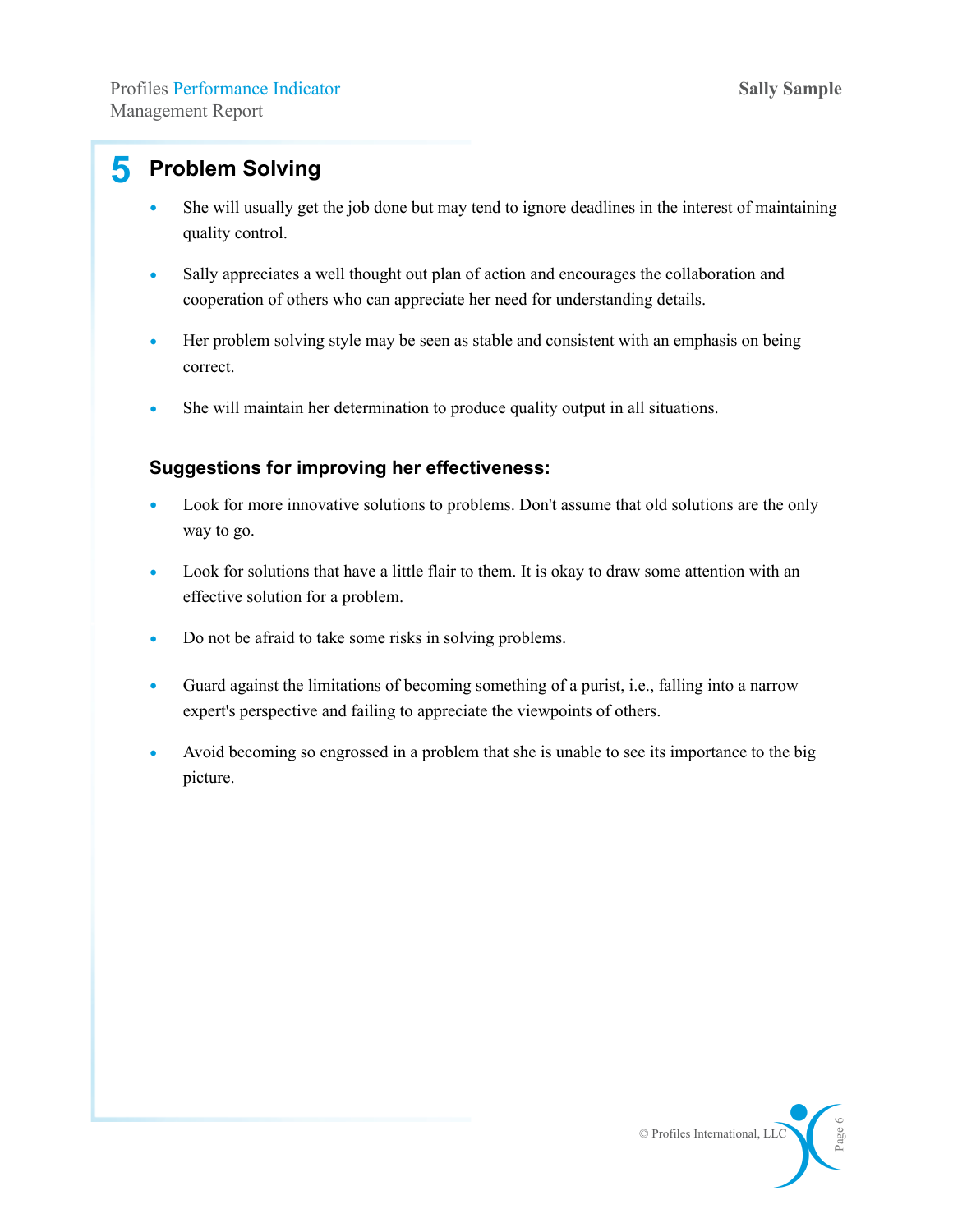### **6 Adapting to Change**

- Maintaining the status quo and formalizing the change procedure are very important to Ms. Sample.
- Sally appreciates the opinions and traditions common to the group. If consensus determines the need for change and that change is well-organized, she is more likely to accept the change process.
- Her approach to change is practical; the necessity of a specific and conservative approach to change is important to her.
- Most instances of change may arouse her doubts and concerns, especially when it comes suddenly and hastily.

- Discuss her feelings about the change and how it affects the execution of her routine responsibilities.
- Her stress during a change process may be greater than usual, so express a relaxed attitude by example, demonstrating the calm and composure she usually expresses during more routine occasions.
- Allow Sally the opportunity to recover her energy reserves; times of upheaval can be quite draining for her.
- Her greatest challenge during a change process is staying focused and productive, since she typically relies on familiar routines to maintain her work pace.

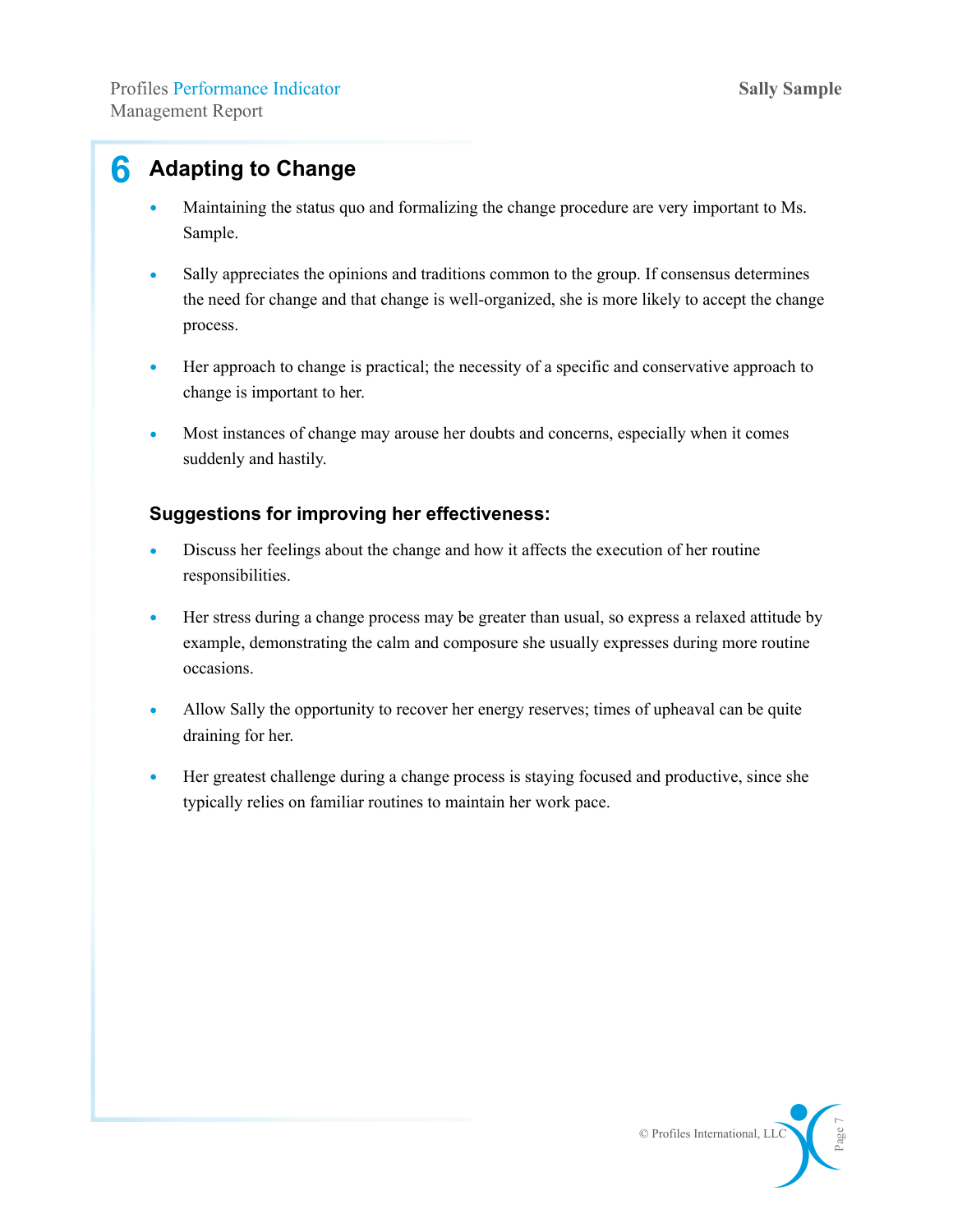## **How Sally Responds to Job-Related Stress, Frustration and/ or Conflict**

When experiencing stress, frustration and/or conflict in a job setting, Sally may:

- Show patience.
- Seek cooperation from others.
- Maintain composure and rarely overreact emotionally.
- Weigh the pros and cons, see the trade-off in situations.
- Respond objectively and calmly to objections raised by others.

If, however, the level of stress, frustration and/or conflict becomes intense and/or continues over an extended period of time, there may be a tendency to:

- Become too indirect; might not be forceful enough.
- Resist change just for change sake.
- Wait for instructions before acting.
- Withdraw and become distant, not giving others the satisfaction of sustained effort.
- Become so involved in documenting her position that others are frustrated with this detail.

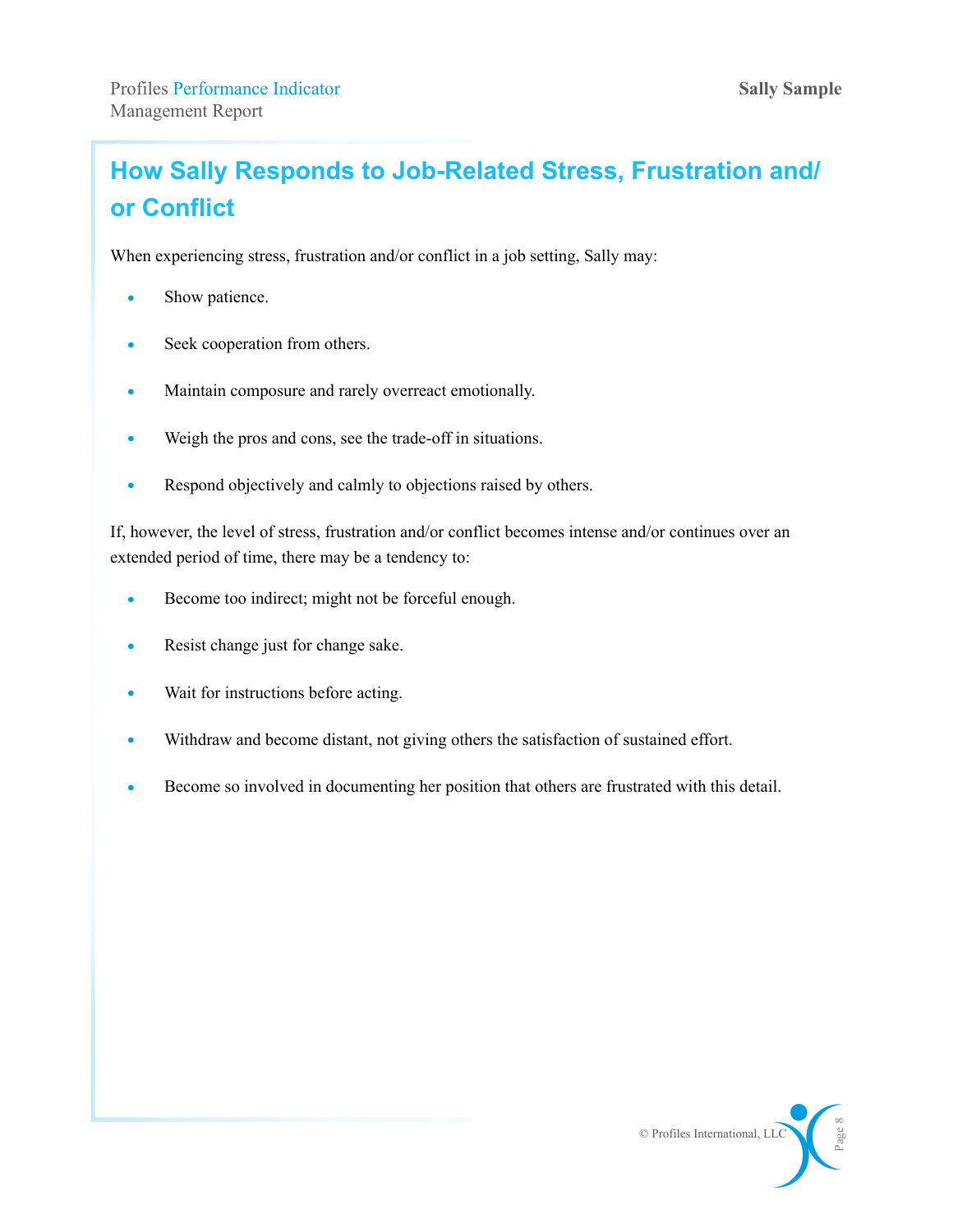### **What Motivates Sally**

This section of the report describes the different types of incentives, rewards and conditions that are most compatible with her behavioral tendencies and motivational style. When motivating Sally, consider providing:

- The opportunity to develop specialized skills, to learn new skills.
- Security, minimum risk.
- Recognition for loyalty and service, to know someone cares.
- The assurance that identified and agreed upon standards and objectives will not be changed or sacrificed.
- Time to think it through, to deliberate solutions.
- The opportunity to be critical and analytical.

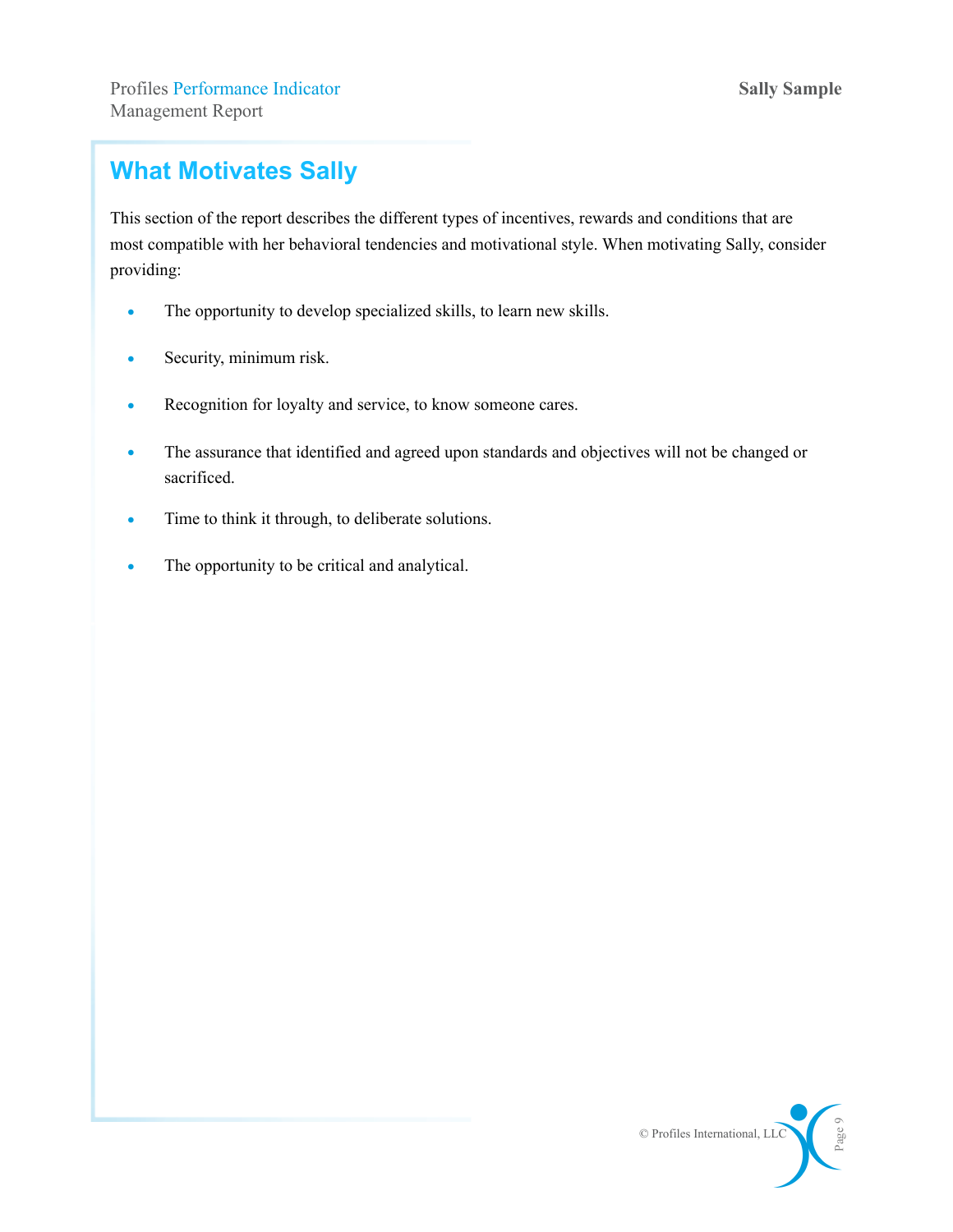### **Motivational Intensity**

Motivational Intensity (MI) reflects the intensity that is shown as a person approaches most situations.

Her MI indicates that she will approach most situations with a moderate intensity and suggests that she might be inclined to show one or more of the following behaviors:

- She could have difficulty with problems requiring innovative solutions, particularly if some risk is involved.
- Although an effective problem solver when given enough time, Sally tends to be extremely cautious, preferring to wait for more information and advice instead of laying out a plan of action.
- Ideally, she wants the perfect solution and may lose sight of other realities such as deadlines.
- Although she uses a conservative style that is often productive, there might be situations when bolder actions could produce even better results.